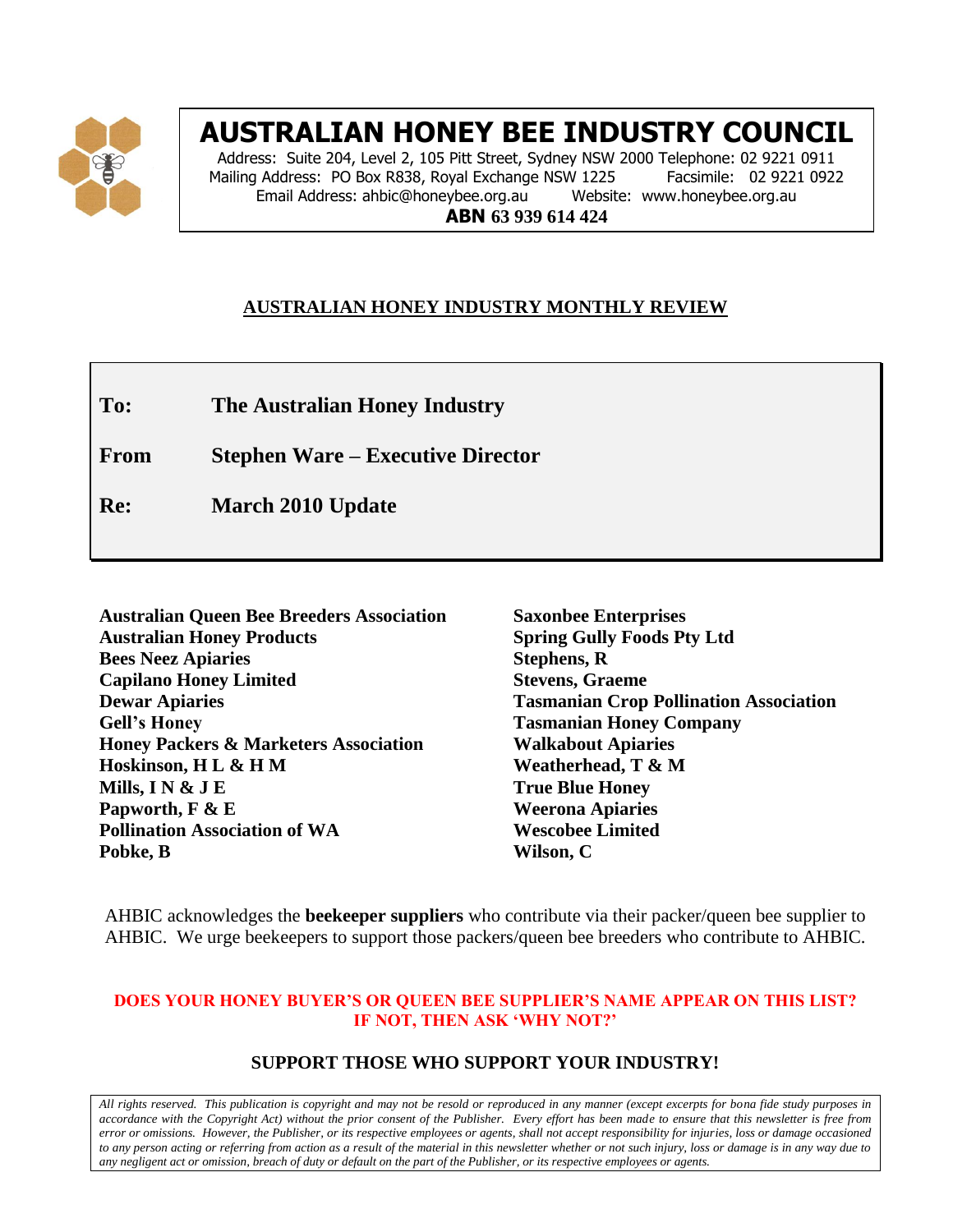# **B-QUAL TRAINING DAYS**

B-QUAL has organised three training days to be held in New South Wales, Queensland & South Australia they will be held on the day prior to their 2010 Annual State Conferences.

Non B-QUAL members are invited to attend with at least six required at each venue.

It was agreed that the training would be held for a charge of \$20.00 which would include Lunch, Morning and Afternoon Tea and this would cover the cost of running the day."

### **NEW SOUTH WALES**

| Date:  | Wednesday 19 May 2010        |      |
|--------|------------------------------|------|
| Venue: | Panthers Port Macquarie Club |      |
|        | 1 Bay Street                 |      |
|        | Port Macquarie NSW           | 2444 |

## **SOUTH AUSTRALİA**

| Date:  | Wednesday 9 June 2010 |  |  |
|--------|-----------------------|--|--|
| Venue: | Goolwa Central Motel  |  |  |
|        | 30 Cadell Street      |  |  |
|        | Goolwa SA 5214        |  |  |

### **QUEENSLAND**

| Date:                                    | Wednesday 16 June 2010 |  |  |
|------------------------------------------|------------------------|--|--|
| <b>Country Comfort Ipswich</b><br>Venue: |                        |  |  |
|                                          | 250 South Station Road |  |  |
|                                          | Raceview Old 4305      |  |  |

### **REGISTRATION FORM**

To book your place please complete and return the attached Registration Form together with your cheque to the AHBIC office ASAP - but no later than 23 April 2010.

As you would be aware, most of the major packers are paying a premium on B-QUAL accredited suppliers and hence any producer who is not accredited is missing out on potentially additional income.

The B-QUAL board has substantially simplified the B-QUAL program and Mr Bruce White, formerly with DPI, who is known to most of you is to provide the training to anyone who wishes to participate.

# **2 ND INTERNATIONAL MUĞLA BEEKEEPING AND PINE HONEY CONGRESS**

With a total of 4.4 million honeybee colonies, Turkey ranks second in the world, and is the fifth biggest honey producer. With over 12,000 plant varieties, of which about 3,000 are endemic, the country is home to almost 70% of the world"s floral resources. And the country"s bees constitute 20% of the current global honey bee gene pool.

Over 90% of the world"s pine honey is produced in Turkey, and Muğla province alone accounts for 75% of it. Ever since the introduction of apiculture in Turkey, Muğla has been playing a leading role.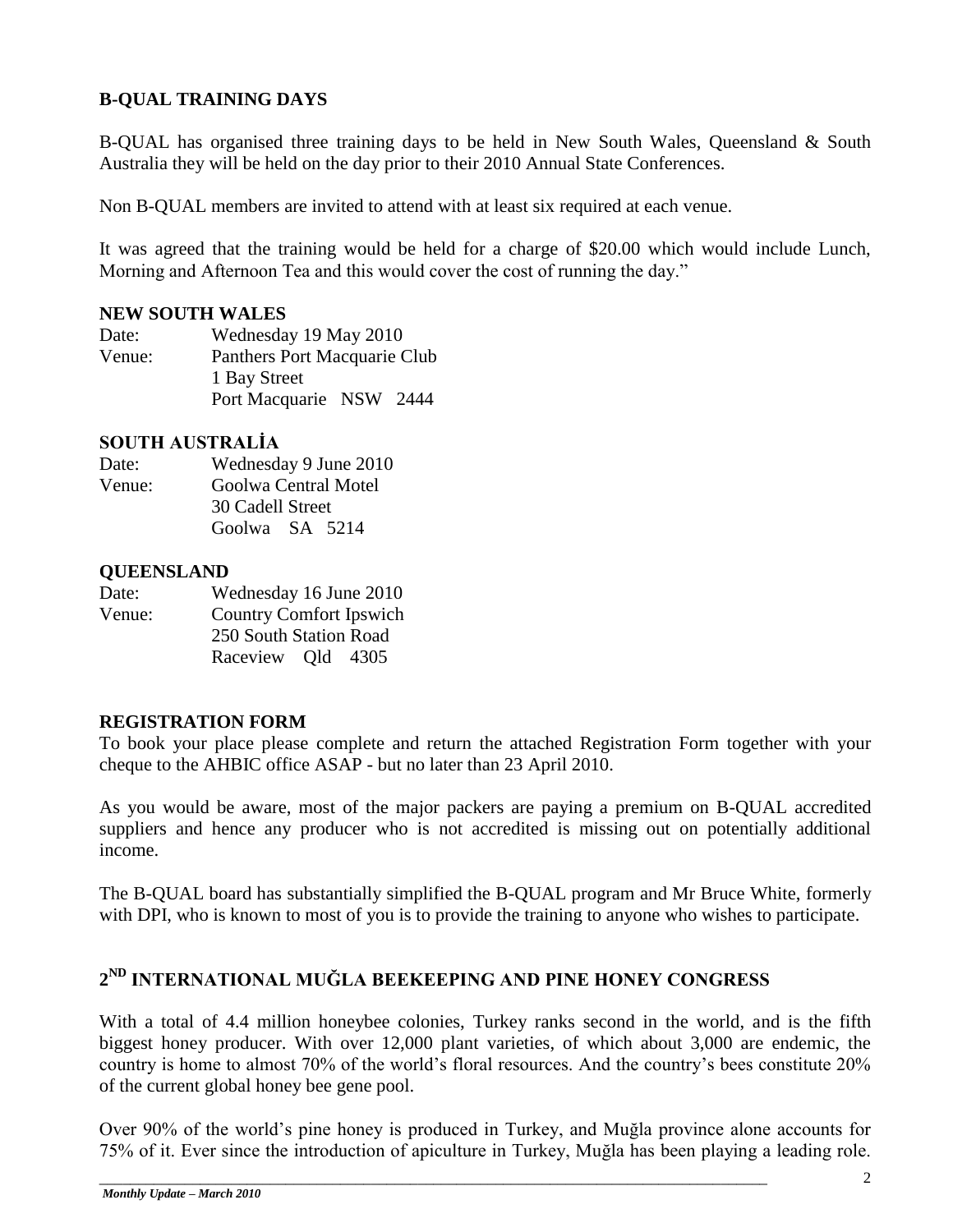The province is home to 8% of all beehives and contributes 20% to total national honey production. Pine honey is a very special product with exceptional properties. Honey production is supported by the insect "*Marchalina hellenica*" which produces honeydew from pine trees. Besides being an important producer, Muğla is also the centre for pine honey export.

From 5 to 8 October 2010, the 2<sup>nd</sup> *International Beekeeping and Pine Honey Congress* will be held in Muğla organised by the Union of Beekeepers of Muğla Province, and the Apiculture and Sericulture Research and Implementation Centre of Muğla University. The event will be attended by invited national and international experts as speakers, and is accompanied by a fair. With the national and international participation in the congress cum fair, the organisation is expected to become a highlight event.

The fair offers participants the opportunity to establish new business ties and strengthen existing relations. Every year from September to December, the pine honey season brings beekeepers together in the Aegean region with the majority staying in Muğla province. Our congress has been timed to fall into this period which allows for interesting technical trips and visits to apiculturists before, during and after the event. Participants will have the opportunity to share their experience with national and international colleagues and with beekeepers in the field; and the event gives us the opportunity to give you a taste of our proverbial hospitality.

For more information about the congress please visit our website: [www.muglacongress.org](http://www.muglacongress.org/)

# *APIS CERANA* **UPDATE**

## **Advice 65 - 8 March 2010**

There has been some activity in the past fortnight.

On 26 February, beelining at Gordonvale found a nest which was destroyed and extracted and is IP69.

On 1 March, the foraging bees at Yarrabah were finally tracked to a nest which was destroyed and removed and is IP70.

On 2 March whilst sweeping in the Mulgrave Valley a nest was local in the wall of the Little Mulgrave Pub. It was destroyed but was not able to be extracted. This is IP71.

On 3 March a swarm at Yarrabah was identified as cerana and was destroyed. This is IP72.

There were still foraging cerana at Yarrabah a couple of days after the destruction of the swarm so it would seem that there may be another nest to find there.

Foraging cerana have been located in the Lake Eacham area. Finding this nest may reveal the source of the swarm which was IP57.

It would seem that the increase in surveillance staff has been the reason more cerana are being located.

It makes me wonder if the cost sharing had been put in place way back and extra staff were able to be put in place how much better off we would be now.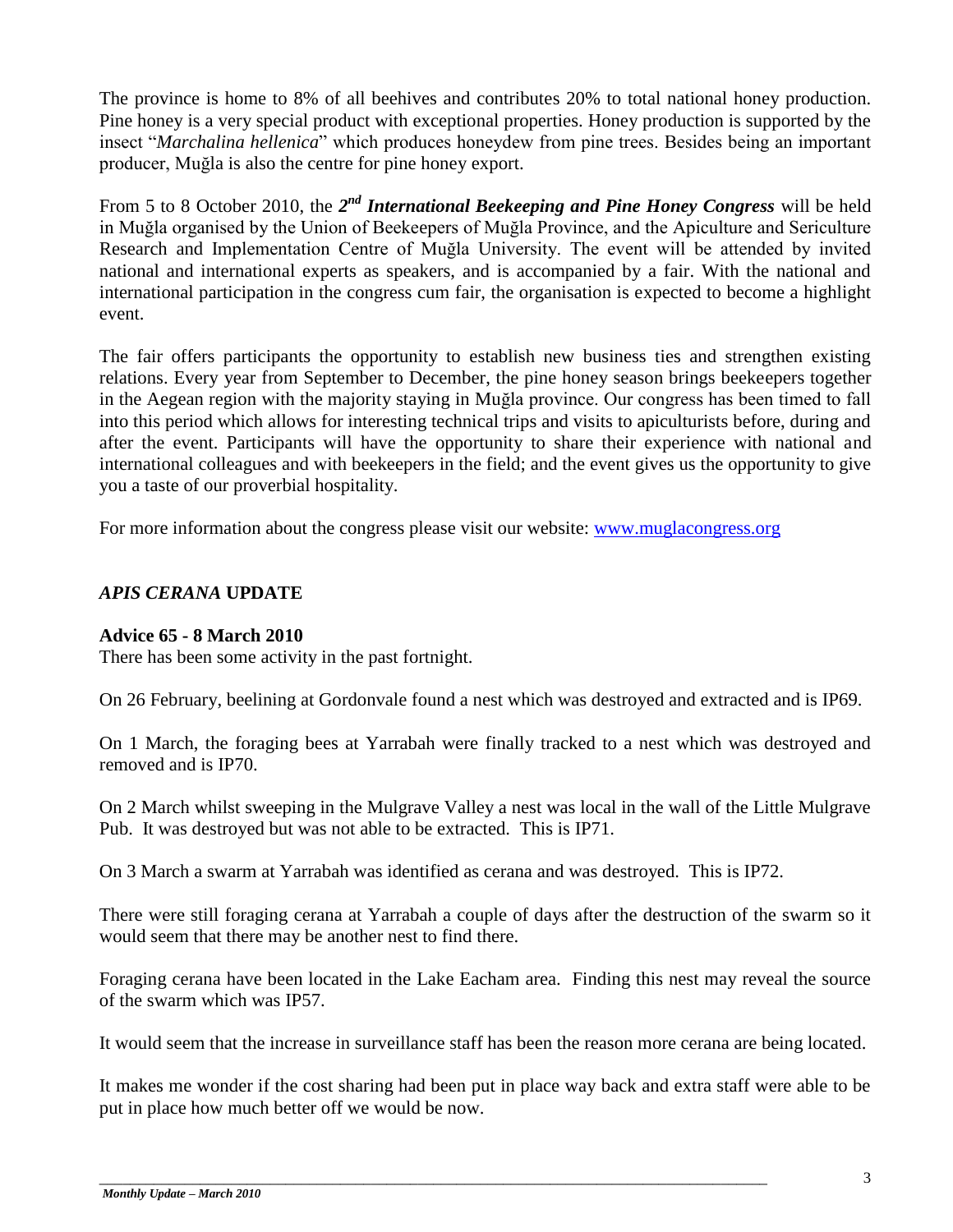I have done a couple of radio interviews for northern stations in the past couple of weeks as a result of a press release put out by PI&F. Basically we are looking to get the unregistered beekeepers in the area registered.

There was a community cabinet meeting in Innisfail just over a week ago and some of the local beekeepers attended and spoke with Minister Mulherin. *Trevor Weatherhead*

## **ALMOND POLLINATION IN CALIFORNIA**

*The Economist - 6 March 2010*

## **Vitamin Bee - A new attempt to save the most vital workers in the orchards**

At this time of year Gordon Wardell loves to stand amid the almond blossoms in California"s San Joaquin valley, listening to the "low-pitch, warm, happy hum" of millions of bees. But the bees are not as happy as they sound, which is why Mr Wardell, who has a phD in entomology and is a de facto be doctor, is here.



More than 80% of the world's almonds are grown in California and, to pollinate them, the 7,000 or so growers hire about 1.4m of America"s 2.3m commercial hives. Thousands of trucks deliver the hives in February – from Maine, Florida, the Carolinas and elsewhere – and will soon pick them up again. The bees' job is to flit from one blosom to the next, gorging themselves and in the process spreading the trees' sexual dust.

Since 2006, however, bees have been suffering from "Colony Collapse Disorder" (CCD), a mysterious affliction that has drastically reduced their numbers. As a result, says Joe MacIlvaine, the President of Paramount Farming and the largest almond-grower in the world, the rental cost of a hive has tripled in the past five years to about \$150. Bee rental now accounts for 15% of Paramount' costs.

So Paramount has hired Mr Wardell, who has been studying bees for 30 years and CCD since it broke out. Its cause may be mobile-telephone radiation, viruses, fungi, mites and pesticides – or none of the above. In the absence of a clear explanation, Mr Wardell is concentrating on something different: nutrition.

A healthy worker bee spends about four weeks in its hive, feeding on protein-rich pollen and nursing larvae, and then another two weeks in the field eating sugary honey until its proteins are depleted and it dies. For some reason bees are getting too little protein in the hive thus dying after only about four weeks, almost as soon as they venture outside. So Mr Wardell is force-feeding them protein. He owns a patent for MegaBee, which he says "looks like a cookie dough". He puts a bit of this into the hives, blocking the bees" entrance so that they have to chomp their way through it. As part of his new job, Mr Wardell is working with beekeepers across the country to supplement bee diets everywhere.

So far he has noticed that hives are smaller this year and some colonies still collapsing. But he has hopes that his cookies will work, bringing more of a buzz next year.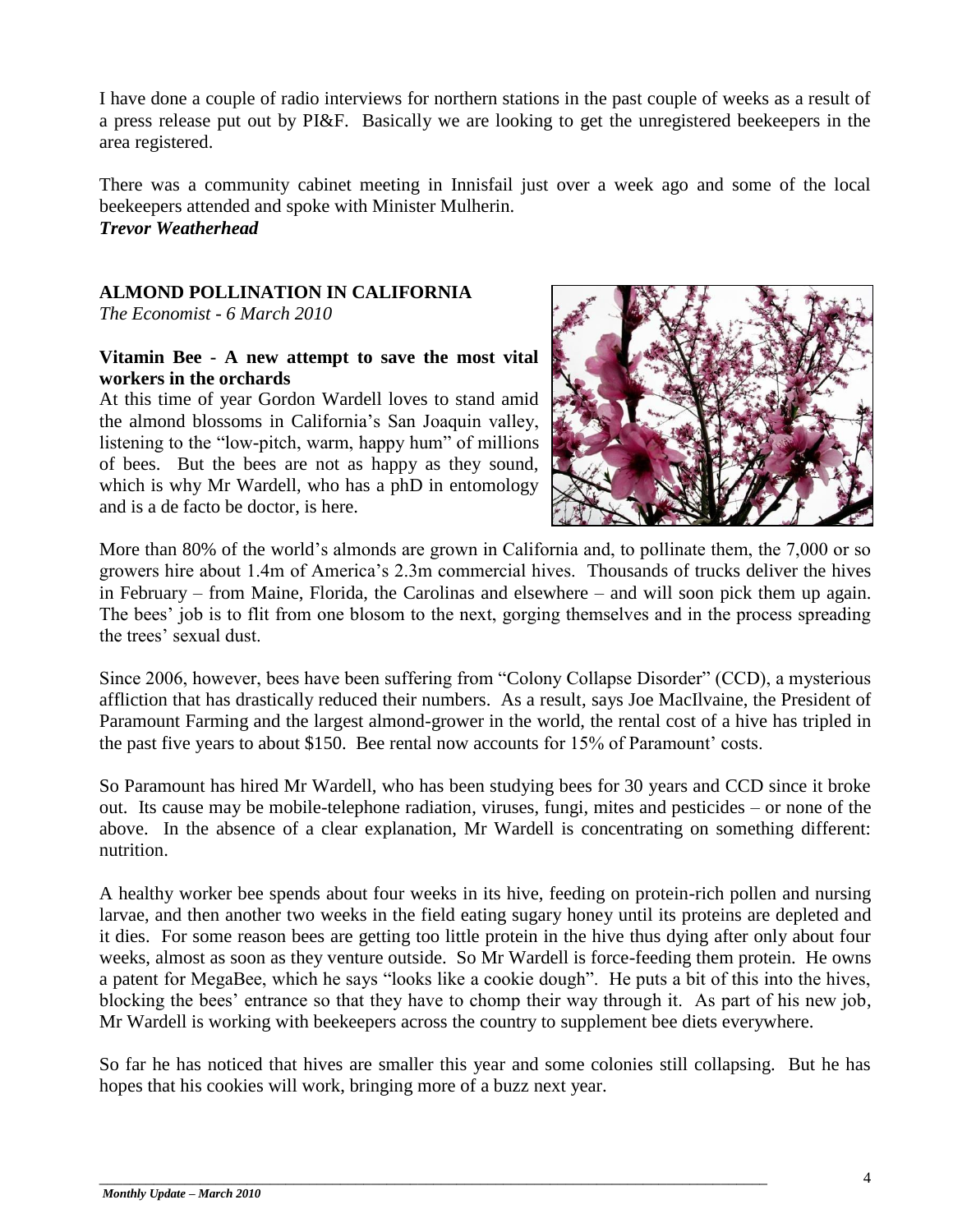## **INTERNATIONAL HONEY MARKET REPORT**

*Ron Phipps, President CPNA International Ltd 1 March 2010* 

## **North America**

In the USA official numbers on the 2009 crop have come out, showing that it was only 144,000,000 pounds, the lowest ever recorded. The yield per colony was 58.5 lbs., which represented a decline of 16%. How much of this decline was due to weather or condition of bees is not clear. The number of colonies increased to 2.4 million, an increase of 5%. Despite that increase, total honey production decreased. At the end of December 2009, stocks were 37,200,000 pounds, which represents a very substantial decline of 27% from December 2008. North Dakota was the biggest producer with 34,000,000 pounds. South Dakota was second with 17,800,000 and California fell to 11,700,000, probably as a consequence of the protracted droughts. Older inventories were sold and the recent crop is largely sold and delivered. 2010 crop prospects are more promising due to the abundant winter rains and snows.

Beekeepers remain concerned about the health and vitality of their bees. This is not due merely to mites and Colony Collapse Disorder, but to a general decline in beekeepers, stress on bees, reduction of land for honey production and the impact of increased use of pesticides on corn, soybeans, citrus groves, etc. Modern migratory beekeeping practices are increasingly suspected to put high levels of stress upon bees. Moving bees in mid winter when bees are weakest over vast distances and subjecting worker bees to mono-diets may contribute to stress levels that are too burdensome for maintaining vigorous and large bee populations. Studies at Sao Palo University in Brazil have shown how even the very vigorous Africanized bees respond poorly to darkness and noise, both encountered during late winter migrations. Because of such concerns, many beekeepers did not move their bees from east to west to pollinate the almonds recently.

Pollinating fees remained strong as supply of bees was below demand, despite reduction of the planting of almond trees due to concerns about the adequacy of water supplies for California farmers competing with California"s large urban and suburban populations. So the rains of 2010 have been doubly welcomed thus far.

## **Argentina and South America**

Given the short USA and Canadian 2009 crops, coupled with complete depletion of older inventories from previous crops, attention has focused upon Argentina"s 2009/2010 honey crop. This is especially significant for white honey since it is white honey that is experiencing the most significant international shortage. Due to the poor Argentine 2008/2009 honey crop, no meaningful carry-overs existed by late 4th Quarter 2009.

Through December, the northern Argentine Provinces, where the honey crop begins due to greater proximity to the Equator, suffered extensive drought which delayed and reduced the overall crop. But by January, ample rains came to Las Pampas and Buenos Aires Province. These rains were mingled with regular sunshine and optimism resumed. Crop estimates grew to 70,000-80,000 metric tons.

However, rains turned excessive. Buenos Aires had in mid-February unprecedented rains. This was largely due to the El Nino phenomena which in turn led to torrential rains in both Argentina and Brazil. The same fundamental weather patterns affected the USA. I was spending a week at Claremont University in mid-January during which time we witnessed incessant rainfall. In 1 week, 20" of rain was predicted, when 14" annual rainfall is the norm. By February, many American beekeepers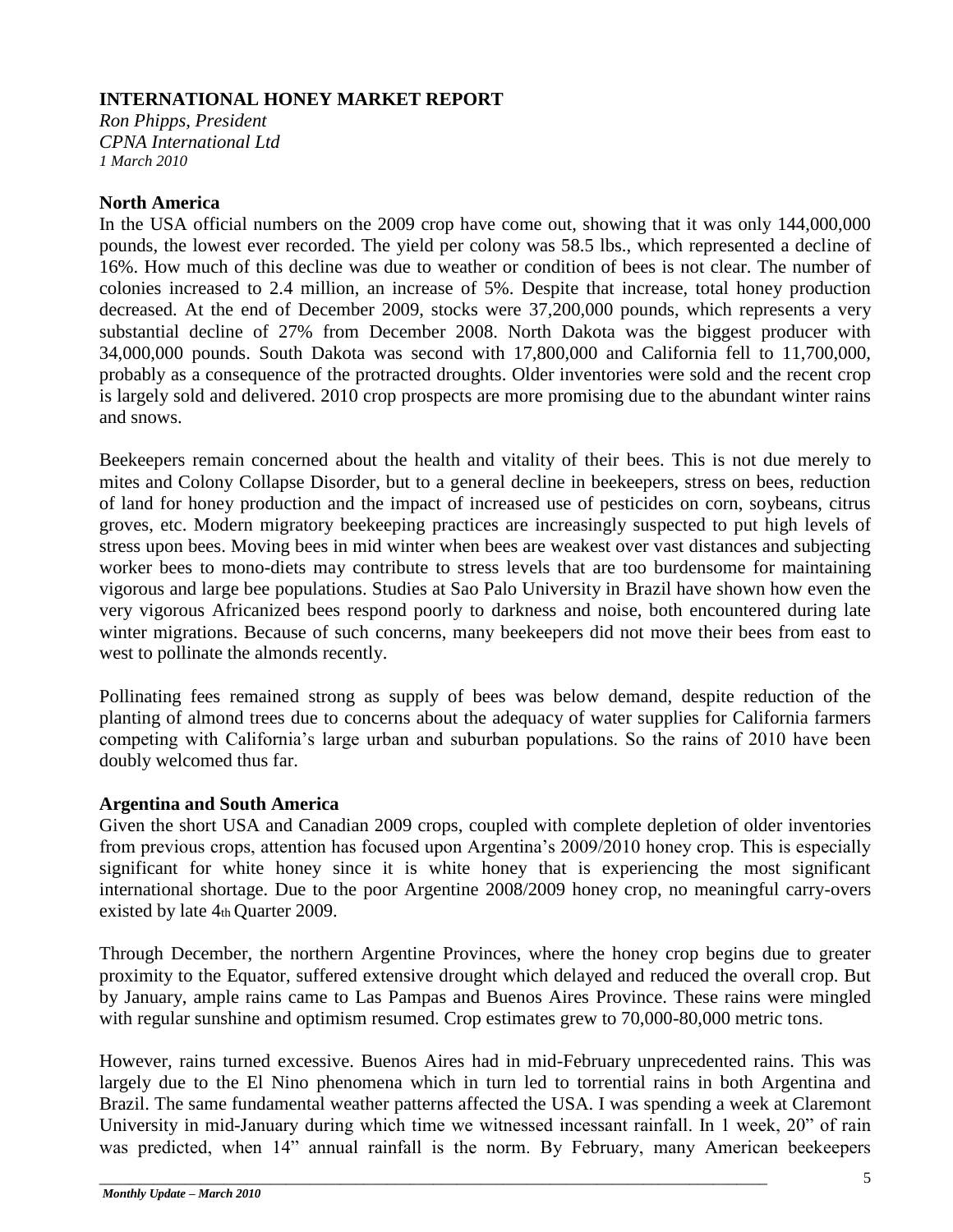pollinating the almond groves had considerable difficulties moving bees in and out of the muddy groves. In Peru, tourists were evacuated due to mudslides. The high evaporation rates from the warm Pacific caused tremendous snowstorms that affected the Midwest and the entire east coast of the USA. Both China and Europe have also experienced unusual snow through the first two months of 2010. As a consequence of deteriorating weather conditions in Argentina, the estimate for the current crop has been reduced to 50,000-60,000 metric tons.

Given the unprecedented rainfall in mid-February, the lower estimate of 50,000 metric tons is regarded as more realistic. If so, that will make the current Argentine crop turn out even smaller than the small USA 2009 crop! In general Argentina"s crops from the north were very bad, central and western areas had poor crops and the central and south eastern crops are more or less normal. The significance of the rains in Argentina is manifest in an AP article of February 22, titled "Grain prices rise as rain hits Brazil, Argentina."

The distribution of colours in Argentina is now estimated to be 10% white 25MM, 20% white 34MM, 30% 50MM, 30% 65MM and 10% darker than 65MM. This modest white honey crop has accelerated demand for white honey and provoked steady, and in some cases dramatic, increases in prices.

Argentine beekeepers with poor or bad crops are thinking the only path for their survival is with an irrationally high surge in prices. The beekeepers with normal crops are cognizant of the overall situation and are selling honey in only small quantities to cover immediate costs while "waiting for higher prices." Of course, they may mis-calculate and wait too long, given the fact that the abundant rains and snows covering California and the Midwest could portend a bigger North American honey crop in 2010. The wild card variable of circumvented and cheap Chinese honey still looms large over the American honey market. In any case, Argentine honey prices are likely to remain firm. In January, about 2,500MT were exported with an additional 3,500-5,000MT are expected to be exported in February. From March through June it is expected that Argentina will be able to export about 5,000MT monthly. The overall global economic difficulties may, in the final analysis, restrain the Argentine beekeepers" ambition to achieve the historically high prices that they seek.

Demand from Europe remains robust. Indeed, the delay in exports of honey due to the short early crop has only made pent up European demand increase. Though the Euro has weakened a little relative to the US dollar, European buyers still enjoy a currency advantage of about 35% over North American buyers. The basic prevailing parity between the US and Canadian dollars has made Canadian honey much more expensive in US dollars for American packers in 2010 than was the case in 2009. Thus, more Canadian honey is staying home and will continue to do so unless prices for Argentine white honey get out of sight.

The political and economic situation in Argentina is very tense and fragile. Inflation is returning and some Argentineans fear, as they put it, that "Argentina, despite its vast resources, is becoming a noncompetitive country."

To illustrate the strength of the market south of the border, Mexican light amber honey is being sold at \$1.55 C&F European ports, and Brazilian organic white honey is now over \$1.75/lb. Ex-dock USA. Prices, like fish, are jumping.

It remains too early to estimate the Brazilian honey crop, but some indicate that the quantity of export to the US is anticipated to be similar to 2009. There was no rain, however, for 20 days in February, and there is concern about the lack of honey in the hives.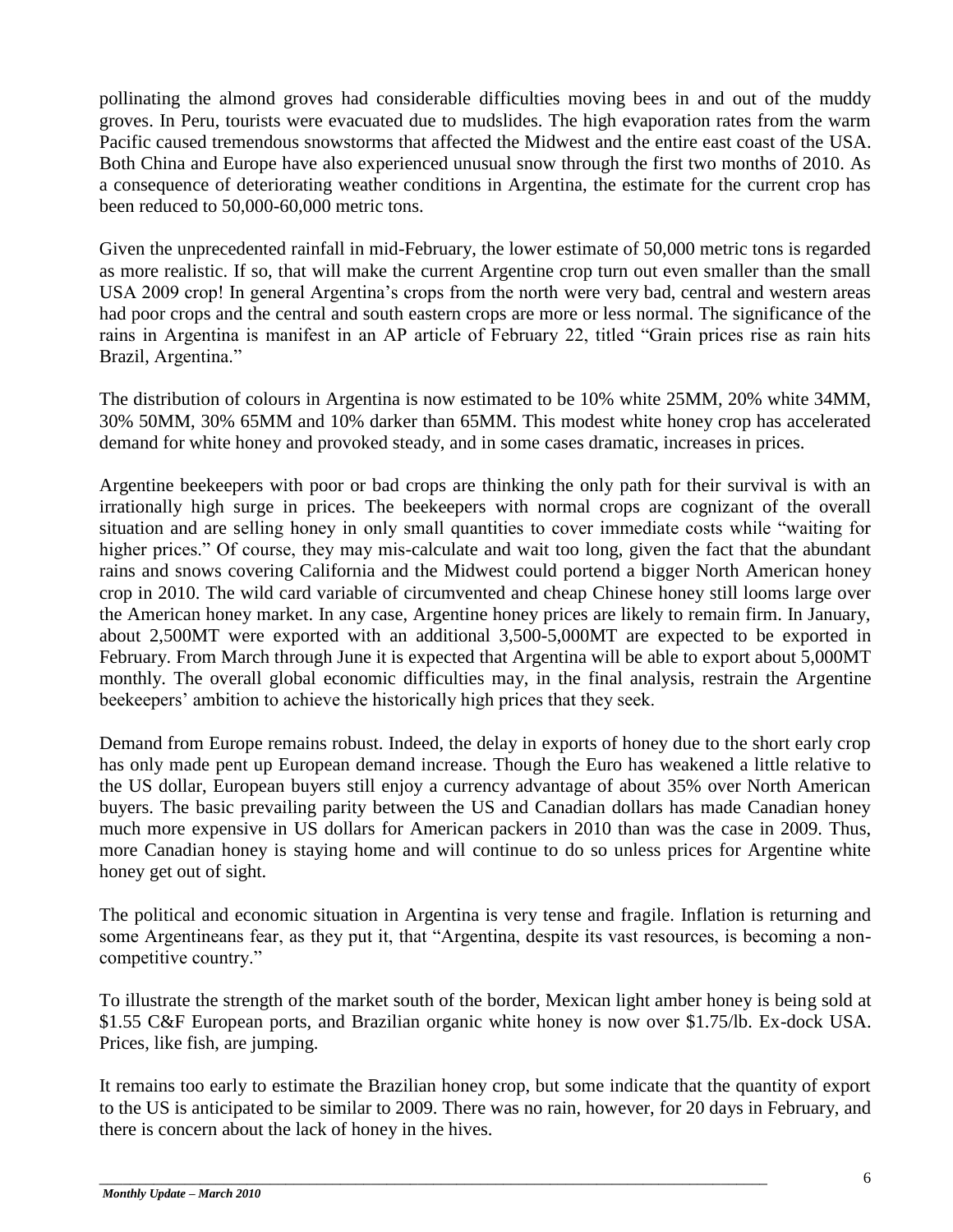For Chile and Uruguay, the preferred and traditional market is Europe, whose currency sustains high US Dollar prices. The tragic earthquake in Chile will undoubtedly result in delays for exports from that region.

Currency relations will undoubtedly influence honey"s absolute prices and the relative advantages of Europe vs. the US in procurement of South American honey. The national debt problems in Greece, Portugal and Spain have put downward pressure on the Euro relative to the US dollar. This makes the US marginally more attractive than it was several months ago for South American exporters. However, the cumulative national debt in the US still portends, in the view of many economists, to a further weakening of the US dollar and increasing commodity prices.

## **Vietnam and Asia**

As this market report is being prepared, the Vietnamese honey crop is barely beginning. Vietnamese beekeepers are transitioning from wintering their bees, feeding their bees and protecting them from disease.

At the end of January, an important meeting was held in Hanoi between the Vietnamese Beekeeping Association, various ministries of the Vietnamese Government and agents of ICE. As reported previously, the Vietnamese have taken very proactive and strict steps to prevent circumvention. It is important that both Governments work together to prevent circumvention.

Several years ago, Vietnam established Special Economic Zones where Chinese and Taiwanese companies established offices. Some of these companies have left Vietnam and one is reported to be under investigation by Interpol. As Vietnam has established a strict monitoring program for authorized beekeepers, honey factories and honey exporters, several companies which had "front or shell offices" in "Special Economic Zones" to facilitate circumvention via fraudulent documents are out of business.

Officials from scientific laboratories in Europe have visited Vietnam this year and cooperative relations among Vietnamese and American universities with strong agricultural departments have been established.

The phenomenon of circumvention is troubling not only to our US industries and our Congress, but also to China. Chinese officials in The World Trade Organization must try to negotiate issues and agreements that both open and integrate international markets and follow the rule of law. The widespread phenomenon of circumvention is a major hindrance and obstacle to implementing the rule of law in international trade.

## **Circumvention**

During the recent conventions of the American Honey Producers Association and the American Beekeeping Federation, much discussion occurred regarding the global shortages of honey and the continuing concern about circumvention. Officials from US Homeland Security spoke in Orlando to both the National Honey Packers and Dealers Association and the American Beekeepers Federation (ABF) about their efforts to stop the widespread practice of circumvention in its various forms. Many American packers, beekeepers and importers spoke with the officials, informing them of the details they encounter in the competition between "legal" versus "illegal" honey. In Sacramento, Jill Clark, from Dutch Gold and President of the National Honey Board Association; Bruce Boynton., Executive Director of the National Honey Board (NHB); Richard Adee of the American Honey Packers Association (AHPA) and this author all gave speeches which discussed this phenomena and its serious impact upon the NHB, members of the NHPDA, AHPA and ABF.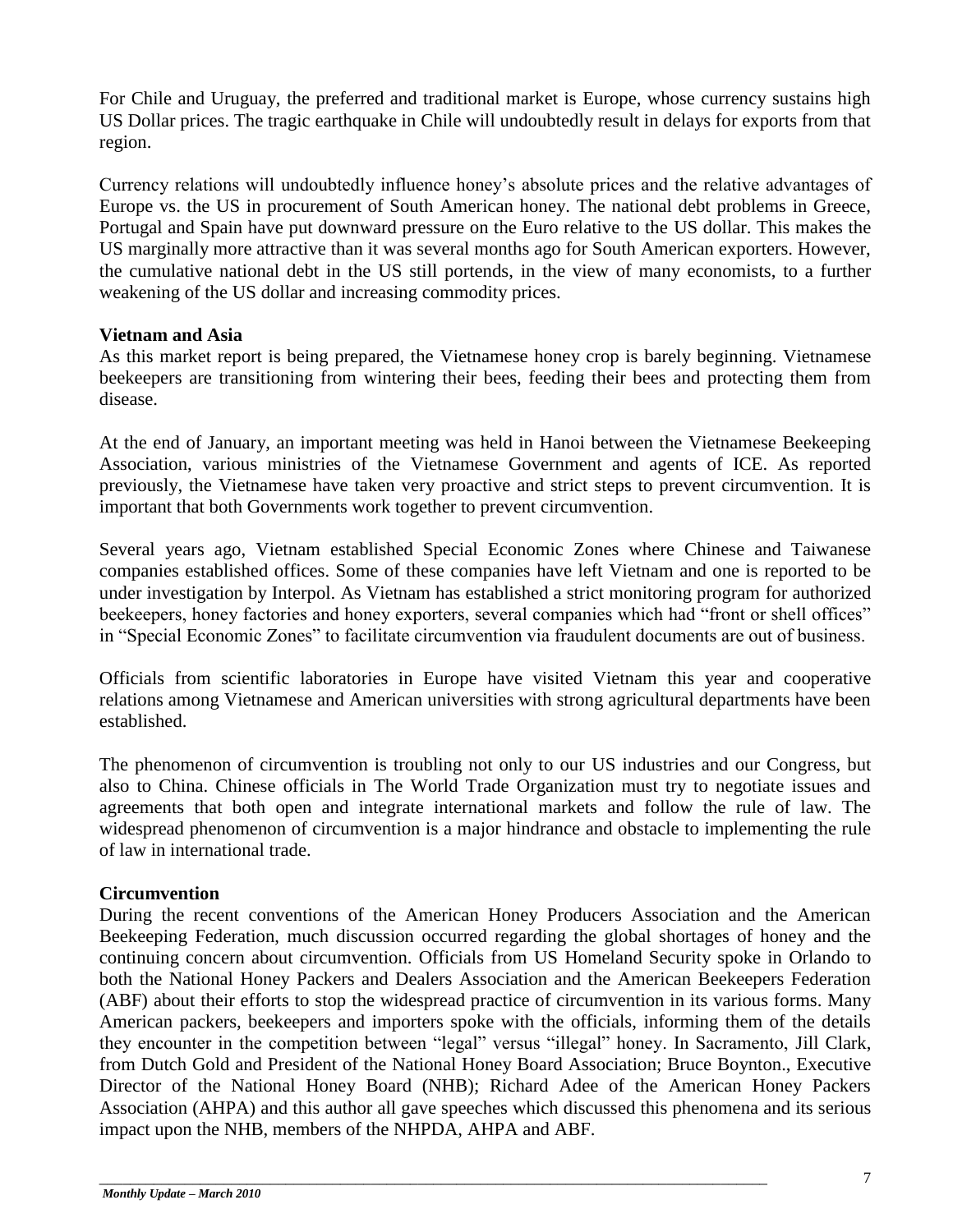Evidence was presented in formal and informal meetings from scientific laboratories specializing in honey about analysis of honey that was ultra-filtered to remove tell-tale pollen, adulterated with rice syrups, revealed the presence of Chinese pollens in honey ostensibly produced outside of China and contaminated with improper residues. The ultra-filtration of honey removes both pollen and veterinary drug residues, providing a "disguise" of the phenomena of circumvention of Chinese honey through third countries. It is, however, relevant to note that the FDA prohibits sales of ultra-filtered honey as honey.

The buzz among beekeepers was that the situation is comparable to the Madoff Ponzi Scheme, wherein for a decade, the evidence that something was wrong in the "State of Denmark" accumulated in the SEC. Only the financial crisis caused decisive action and conviction against Madoff. What will it take for a decisive, timely and comprehensive solution to be effected to prevent circumvention of Chinese honey in order to avoid paying prevailing antidumping fees on Chinese honey? American beekeepers and American packers are increasingly asking this question.

The situation has been compounded by the fact that as of this writing, Congress has failed to: 1) renew suspension of the bonding privilege allowing importers to post bonds rather than pay cash deposit for antidumping liabilities and 2) impose duties on the honey portion in the so-called "packers blend." The termination of the suspension of "bonding privileges" ended in summer, 2009.

The deeply partisan paralysis in Congress has thus far stymied all efforts to re-impose the requirement of cash-deposits. This failure has re-opened the door to direct imports of Chinese honey mediated by "front companies" that evaporate if, and when, US Customs comes to collect retroactively antidumping duties. It, therefore, remains an urgent goal of the AHPA to persuade Congress to promptly re-close this loophole.

All, however, is not quiet on the front to stop circumvention of honey. There is a report that about 200 containers of honey exported to the USA in 2009 were denied entry. A small number of these containers were returned but the overwhelming majority are in a state of limbo. According to the reports, this honey was accompanied by fraudulent country of origin and quality certificates. The ostensible exporters quite naturally did not accept responsibility for the shipments and would not accept return. The parties in the country that actually produced the honey would not accept return of the honey since such would entail admission of creating and submitting forged documents. We note that there has been increased scrutiny of agricultural products shipped from Asia to the USA. For example, hundreds of containers of various products were rejected by US authorities and returned to India, Indonesia and Malaysia in 2009.

There are also reports of some honey exporters being put on automatic detention by the US FDA. That means the honey must arrive in the USA, be sampled and tested and proved free of actionable contaminants as a condition for release. Because of this type of action, various companies have ceased exporting to the USA. It is predicted that 2010 will witness various exporters going out of business as their illegal actions catch up with them.

Of course, the dilemma and tragedy is that honest exporters, importers, packers and beekeepers may also go out of business if they are forced to compete with circumvented honey much longer.

In respect to the efforts to stop circumvention, there are several positive developments. Firstly, commercial laboratories and independent academic scientists have greatly increased their ability to detect and expose the various "disguises," such as ultra-filtration, pollen addition, and adulteration with a multitude of sweeteners, which are being employed to hide the reality of circumvention. Secondly, more statistical academic and governmental data is at hand to reveal that certain alleged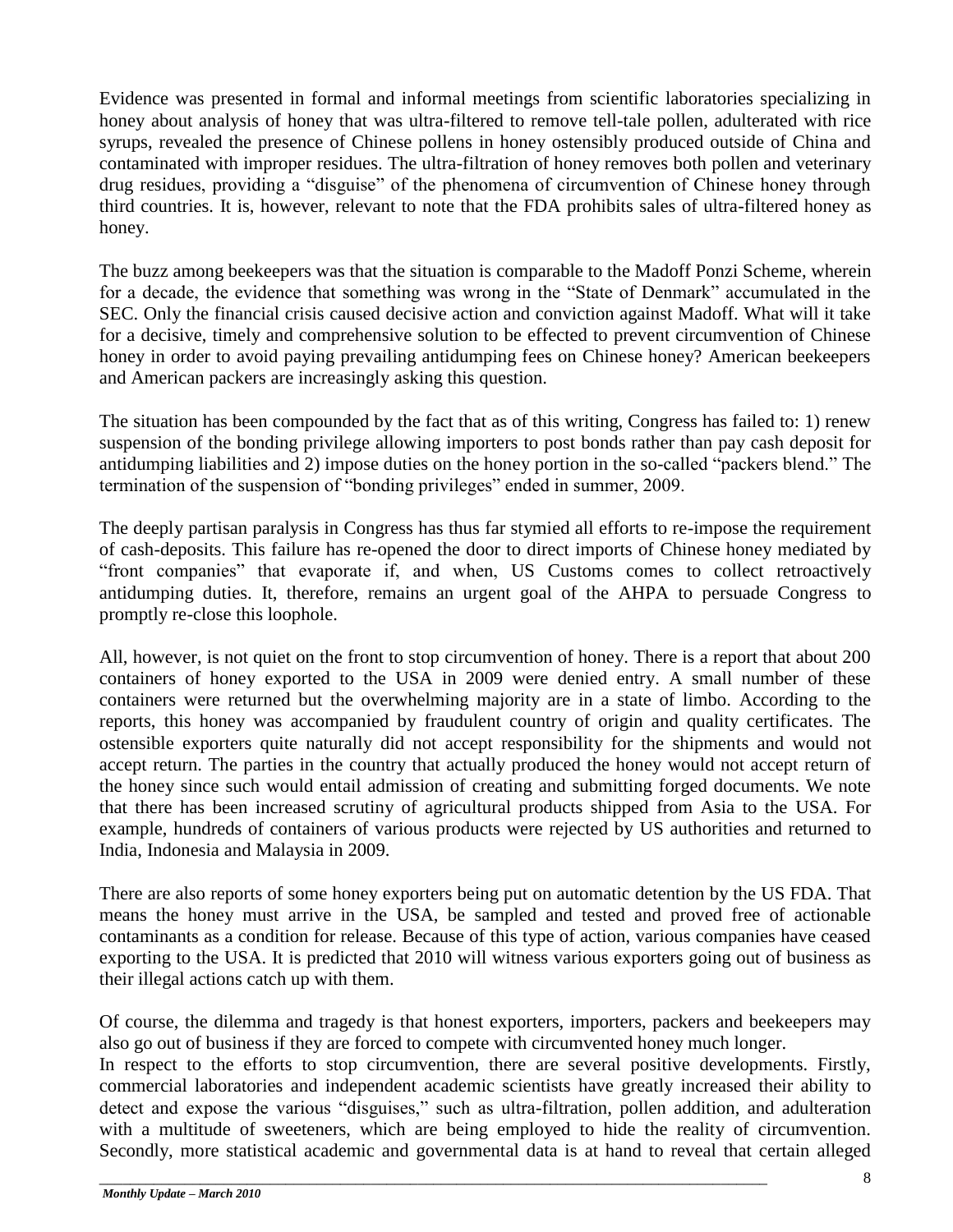countries of origin do not produce the quantity or quality of honey that show up as surges of honey from new honey exporting nations. Thirdly, through the efforts of packers all over America, more retailers and manufacturers realize that large price differentials for processed honey and aberrational chemical profiles for honey are not signs of business acumen but illegal circumvention; retailers and manufacturers increasingly realize through the concerted efforts of American packers throughout the country that collusion to circumvent to avoid antidumping duties impose upon them criminal liabilities. Fourthly, more American packers and American beekeepers are reaching out to their Congressional Representatives and Senators to persuade US Customs to devote more resources so that a thorough and timely end of the phenomena of circumvention is achieved.

Nonetheless, 2009 saw continuation of aberrational export patterns to the USA. For example, in 11 months, imports from Malaysia were over 17,000,000 pounds at values averaging \$0.72/lb. for ELA, and 835,000 pounds of ELA came in from Mongolia at values in the range of \$.62/lb. Documents exist that show that Malaysia produces only a tiny fraction of that volume and Mongolia has no ability to produce honey for export. In contrast, many newspaper articles reveal the convoluted paths by which Chinese honey has been circumvented through third countries.

While some packers believe that they are faced with the dilemma of either participating in buying circumvented honey or going out of business, most honey packers are actively cooperating to fight the corruption and fraud to which others feel compelled to submit.

## **Conclusion**

In conclusion there has been renewed talk in the American honey industry, especially among American honey packers, of the need to make adjustments to assure continuity and adequacy of supply. Given several factors including 1) the international shortage of honey, 2) the increased vicissitudes of global weather patterns, 3) the prevalence of circumvention to avoid antidumping duties, 4) the vulnerability of bee populations and 5) the likely end in this decade of China's treatment in antidumping cases with surrogate country analysis, many packers are concluding that there should be a renewal in one form or another of some agreement that could impose both quantitative restrictions and minimum prices on Chinese honey and other products subject to anti-dumping orders. The prevailing political climate, including the intense and widespread opposition to the fraud which is at the heart of circumvention of Chinese honey, makes establishing a new agreement extremely difficult.

The growing sentiment among packers, however, is that they cannot have confidence in adequate supply to serve a market that consumes 400,000,000 to 500,000,000 pounds of honey annually, if the world"s biggest producer of honey has no legal access to the American market. China"s absence is creating stress and has helped divide the market into 2 tiers – a legal and an illegal market. Suppression of the illegal market has proved to be very incomplete and tenuous. If domestic production remains stagnant and far below consumption, pressure will continue to build to eliminate circumvention by finding a legal mechanism that will allow access to Chinese honey but which will concurrently suppress both dumping and flooding of honey.

In addition to the impact of tariff trade barriers, non-tariff trade barriers are also exerting influence upon and danger to the honey market. At every beekeeper"s convention anywhere in the world discussion are dominated by the effort to develop methods to protect bees. In 95% of the world"s bee yards, beekeepers engage in methods to protect their bees. The reason is that bees, like other forms of life, are vulnerable to disease and stress. If bees existed in a mythical realm of invulnerability, and if the plants bees pollinate existed in a sister realm of invulnerable botanical life forms, then there would be no need to devise methods of preserving the health and vigour of bees. However, due to the universal vulnerability of animal life, food products, including honey, do not dwell in a realm of ultra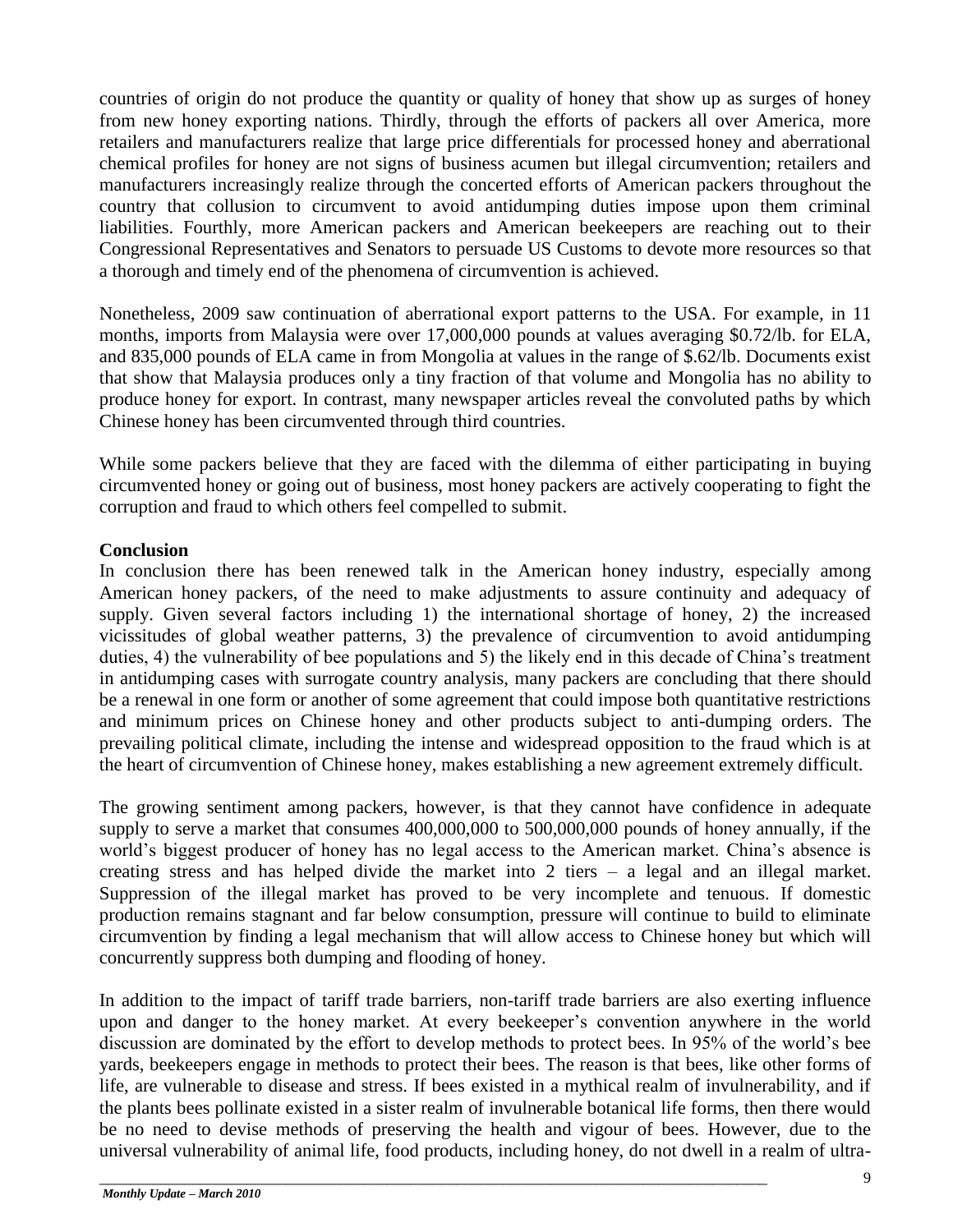purity. It is this fact that makes it essential to find reasonable testing limits and reasonable tolerance levels for residues. The macro-environment of rain, atmosphere, soil and pesticides also are expressed as residues in food products. The key question is how to balance and integrate effectively protecting bees and ensuring the safety of honey and other bee by-products. Other food industries have long recognized similar needs and been able to effectively and realistically address the dual concerns of protecting agricultural production and human safety.

It will not do to adopt a sectarian attitude that says in effect "I can have my residues, but you can"t have yours." Given the inexorable move toward global economic integration, establishing global science-based standards, testing limits and tolerance levels will become imperative if consuming nations are to ensure adequacy of supply and continuity of quality. Testing methodologies have become hyper-sensitive promising to detect and measure parts per ten billion or per trillion. But the issue is not "testing the test" but ensuring 1) protection of the ability to produce the food supply and 2) safety for food consumption. The world"s bees, it is realistic to estimate, are crucial to global annual production of over \$100 billion dollars of food. It is this context that impels global science to create global standards. Realism must prevail over mythology, sound science over harmful illusions.

There must be cooperation in this effort to establish standards. The global integration we witness entails greater integration of economies, science and law. If issues of both tariff and non-tariff trade barriers are not addressed, the honey market will become increasingly unpredictable and efforts to guarantee adequacy and continuity of supply and quality will become ineffective. The current global shortage of honey compels us to think about all these issues from a more strategic and long term perspective.

Given the current global economic recession and high rates of unemployment and underemployment, there are obvious and real restraints on how high honey prices can rise. Reducing or removing tariff and non-tariff trade barriers will become a strategic requirement to ensure both adequacy of supply and reasonableness of price. If, as we hope, the creative use of good science as a marketing tool to promote the health benefits of honey matures, then ensuring adequate supply to meet growing demand will become even more challenging.

# **PLANT AND ANIMAL HEALTH WEBSITE WILL LINK RESEARCHERS** *17/03/2010*

The Federal Government has launched a network for researchers to talk about animal and plant pests and diseases.

At a cost of \$16 million, the Australian Biosecurity Intelligence Network is a web site for 60 State and Federal agencies, and major research bodies like the Australian Animal Health Laboratory.

The Parliamentary Secretary for Industry and Innovation, Richard Marles, says it would be a good tool if equine influenza broke out again. "Yes, it's a network of computers, but it's an also network of people," he says.

"If there's an outbreak in future, those people involved in rapid response mechanisms would now be in greater contact and have a much greater sense of what work's been done by those who, over a long period of time, have been engaged about the research in the particular area."

The website is [www.abin.org.au](http://www.abin.org.au/)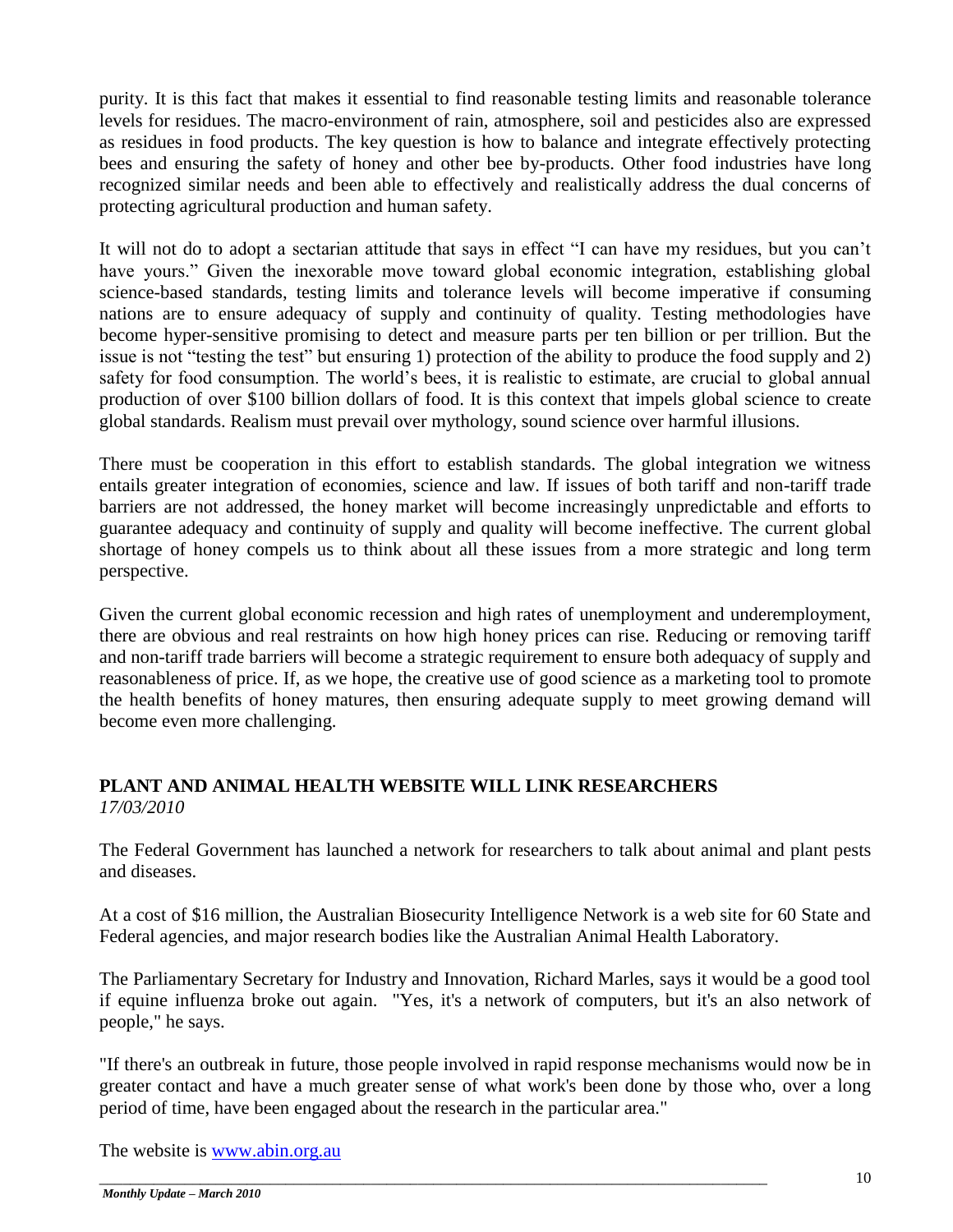# **AUSTRALIAN PLAGUE LOCUSTS**

## **Situation: North West (NSW) - 12 March 2010**

The Australian Plague Locust Commission (APLC) expects to commence aerial control operations within 7 days to manage any areas of the current population that represents a significant threat to agriculture in more than one state. In addition, some ground control operations by landholders and other agencies may also be implemented during a similar period.

Significant nymphal "band" infestations of the Australian plague locust (*Chortoicetes terminifera*) are developing in north-west parts of the New South Wales (NSW) Western and Darling Livestock Health and Pest Authority (LHPA). These have resulted from eggs laid in summer 2010. The overall area of interest is expected to be approximately bounded by: Wanaaring – Wilcannia – Broken Hill and the New South Wales Border with South Australia and Queensland. The population appears spread over a very wide area with simultaneous operations likely to be conducted from both Tibooburra and White Cliffs. Smaller, related infestations may emerge and will be addressed as circumstances allow. In cooperation with affected parties and counterpart agencies, APLC is continually monitoring and evaluating the situation through ground and aerial surveillance to assist coordination of management efforts at all levels of responsibility.

At present, and pending ongoing evaluation, infestations in the region are considered to pose a moderate immediate threat to interstate agriculture.

Reports and ground control by landholders and local authorities play a very valuable role in the management of locust infestations.

It is likely that a substantial proportion of the population will comprise small, lower density infestations not suitable for aerial control by APLC. Populations that do not form targets suitable for aerial control may cause localised damage and concern - warranting pre-emptive control by affected landholders.

More closely settled districts and a higher incidence of sensitive areas restricts access for aerial application – emphasising the need for ongoing commitment to ground control by affected landholders and local authorities.

This population (if not managed/controlled) may continue to pose a threat to currently affected regions through breeding and the establishment of successive generations, extending through the following spring (September 2010).

Adults from the current generation also pose a significant threat, which could result in successive generations establishing in adjacent as well as more distant areas, including interstate.

Numerous localised infestations of Australian plague locust have also been identified in several LHPA areas west of the Newell Highway and will require ongoing vigilance and intervention as required.

Locust activity should be reported, in the first instance, to the nearest Livestock Health and Pest Authority [LHPA] (formerly-Rural Lands Protection Board [RLPB]), the Industry & Investment NSW [I&I NSW] and/or to the Australian Plague Locust Commission (APLC Free call: 1800-635 962).

\_\_\_\_\_\_\_\_\_\_\_\_\_\_\_\_\_\_\_\_\_\_\_\_\_\_\_\_\_\_\_\_\_\_\_\_\_\_\_\_\_\_\_\_\_\_\_\_\_\_\_\_\_\_\_\_\_\_\_\_\_\_\_\_\_\_\_\_\_\_\_\_\_\_\_\_\_\_\_\_\_\_\_\_\_\_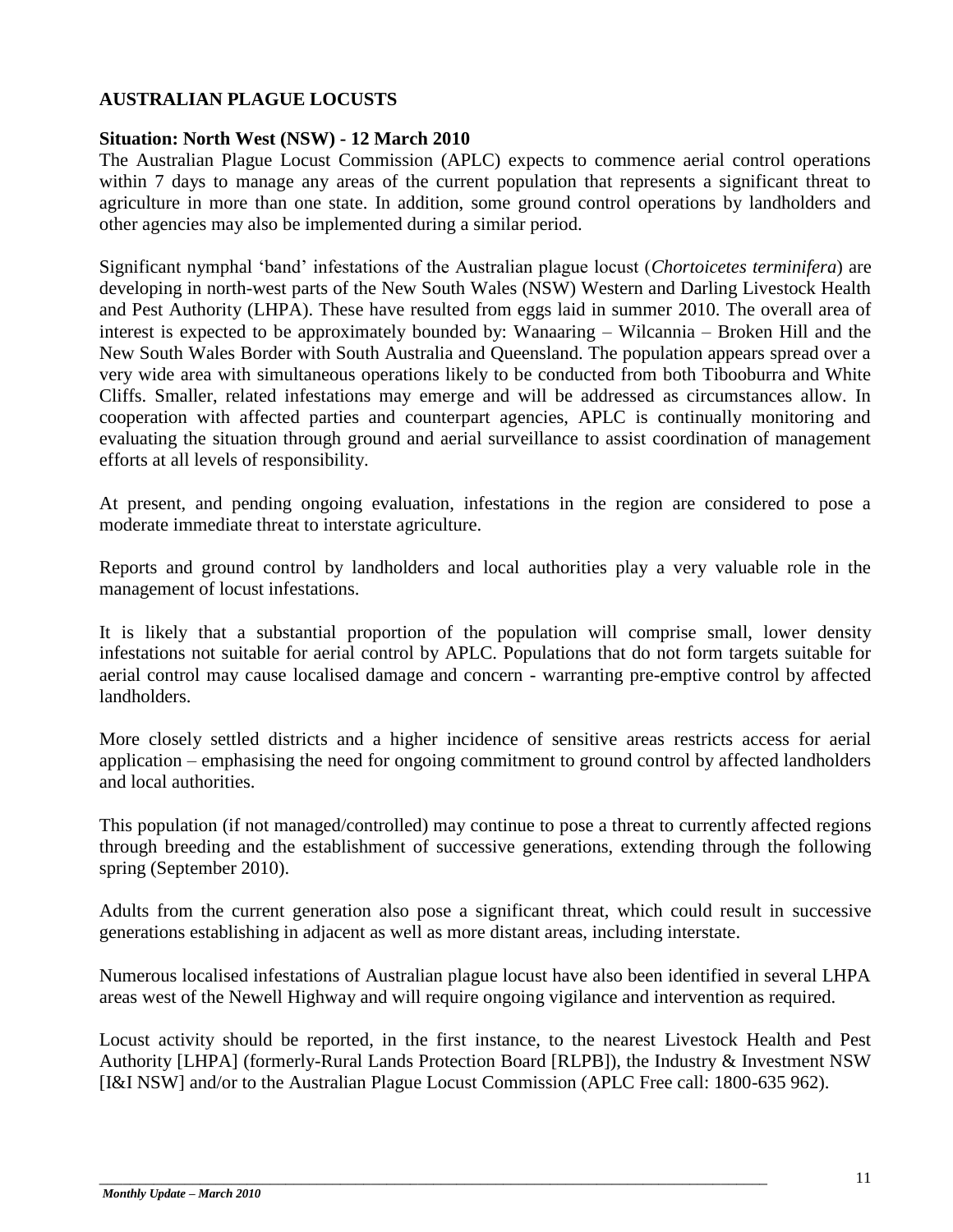## **Situation: Elsewhere**

Recent widespread, flooding rains are greatly hampering surveillance efforts and information on locust activity in other areas is limited. Vigilance and reporting of unusual levels of locust activity is essential.

## **Pest Management Program (NSW) - 12 March 2010**

The Australian Plague Locust Commission (APLC) (possibly in conjunction with state and local authority cooperation plus landholder operations) expects to commence locust control operations within 7 days of the date of this advice in accordance with provisions of the relevant sections of the NSW Rural Lands Protection Act.

| <b>Species:</b>                  | Australian plague locust (Chortoicetes terminifera)                                                                                                                                                                                                                                                                                                                                                                                                                                                                                                                                                                                                                                                                                                                  |  |
|----------------------------------|----------------------------------------------------------------------------------------------------------------------------------------------------------------------------------------------------------------------------------------------------------------------------------------------------------------------------------------------------------------------------------------------------------------------------------------------------------------------------------------------------------------------------------------------------------------------------------------------------------------------------------------------------------------------------------------------------------------------------------------------------------------------|--|
| Location:                        | Expected to initially commence in the Western and Darling Livestock Health<br>and Pest Authority (LHPA) - concentrating primarily in between the Wanaaring<br>- Wilcannia - Broken Hill and the New South Wales Border with South<br>Australia and Queensland area but potentially also in surrounding districts and<br>elsewhere on a needs basis. (Other agencies, and landholders, may be<br>conducting separate management operations both within and outside these<br>areas)                                                                                                                                                                                                                                                                                    |  |
| <b>Anticipated Commencement:</b> | 14 March 2010                                                                                                                                                                                                                                                                                                                                                                                                                                                                                                                                                                                                                                                                                                                                                        |  |
| <b>Anticipated Duration:</b>     | Up to 6-8 weeks (may be intermittent and dependent on a variety of factors)                                                                                                                                                                                                                                                                                                                                                                                                                                                                                                                                                                                                                                                                                          |  |
| Method:                          | Aerial application of ultra-low volume (ULV) insecticide                                                                                                                                                                                                                                                                                                                                                                                                                                                                                                                                                                                                                                                                                                             |  |
| <b>Possible Materials:</b>       | Adonis [Fipronil] (ULV) (Chemical control agent)<br>a)                                                                                                                                                                                                                                                                                                                                                                                                                                                                                                                                                                                                                                                                                                               |  |
|                                  | Sumithion [Fenitrothion] (ULV) (Chemical [organophosphorous] control<br>b)<br>agent)<br>Green Guard [Metarhizium anisopliae] (ULV) (Biological control agent -<br>C)<br>limited supply, reserved for use in sensitive areas)<br>Fyfanon [Malathion] (ULV) (Chemical [organophosphorous] control<br>d)<br>agent)                                                                                                                                                                                                                                                                                                                                                                                                                                                      |  |
| <b>Personnel:</b>                | All APLC personnel are appointed as 'Authorised Persons' in accordance with<br>the requirements of the relevant Act of each respective jurisdiction and are<br>employed as Australian Public Servants, subject to evaluation of suitability and<br>police checks, obliged to abide by the Australian Public Service (APS) Act /<br>Code of Conduct, evaluated for fitness for duty, participate in a formal APLC<br>Induction Programme and are required to satisfactorily complete relevant<br>training.                                                                                                                                                                                                                                                            |  |
|                                  | APLC employs a competency-based training programme to address the<br>particular needs associated with the specialised nature of APLC operations and<br>alternative external service provider exists.<br>for which no<br>Some<br>relevant examples include:<br>Conducting ground and aerial surveys to assess locust populations and<br>$\bullet$<br>environmental conditions.<br>Participation in locust control campaigns, including aerial and ground<br>٠<br>target search and marking plus assessment of control efficacy.<br>Assist scientific staff in research and development work, e.g. field<br>٠<br>testing insecticides, damage assessment, and locust behaviour.                                                                                        |  |
| <b>Consultation:</b>             | The APLC is the lead agency in locust control in Australia with a similar<br>international reputation. Internal policy guidelines require officers to satisfy<br>accepted competency standards before performing identified tasks. Officers<br>who have not yet attained competence are not authorised to perform identified<br>tasks without the direct supervision of a suitably qualified and experienced<br>APLC officer.<br>Consultation with landholders will take place before any operations on or near<br>their property. Apiarists are advised to notify relevant authorities of hive<br>locations and consider appropriate precautions. Post-control advice will also be<br>provided to landholders after any aerial application on their property.<br>1' |  |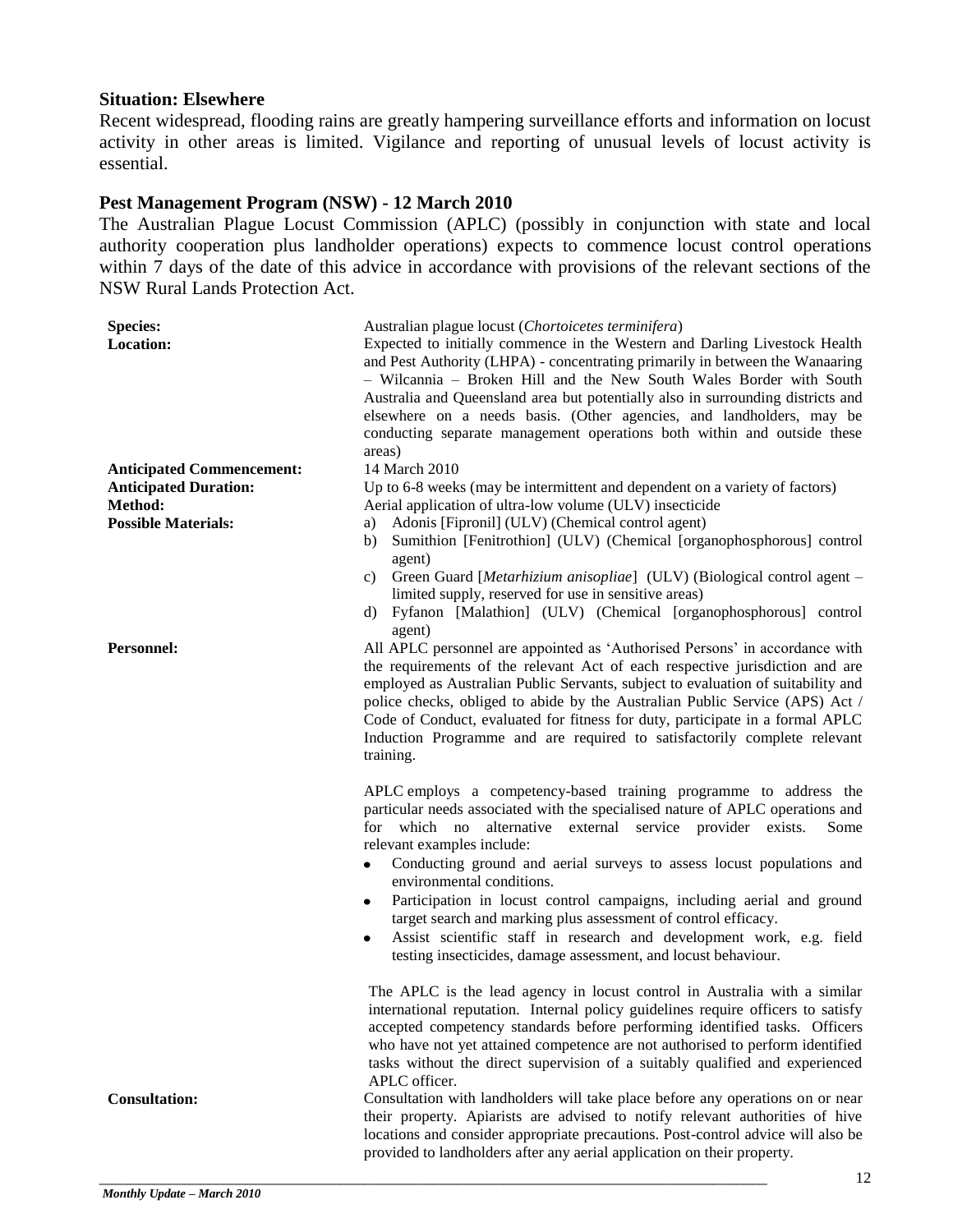# **RURAL RESEARCH AND DEVELOPMENT CORPORATIONS**

## PUBLIC INQUIRY

Amongst other things, this inquiry will examine the:

- rationale for Commonwealth Government investment in rural research and development
- appropriateness of current funding levels and arrangements particularly levy arrangements, and matching Commonwealth contributions
- extent to which Rural Research and Development Corporation (RRDC) funded projects provide for an appropriate balance between industry-specific and broader community benefits
- effectiveness of the RRDC model in enhancing the competitiveness and productivity of Australia's rural industries
- scope for improvements to the RRDC model and any alternative models that could deliver better outcomes.

### **Contacts:**

Yvette Goss (Administrative matters) Ph: 03 9653 2253

Greg Murtough (Other matters) Ph: 03 9653 2163

Ana Markulev (Other matters) Ph: 03 9653 2137

Fax: 03 9653 2305 Email: [rural-research@pc.gov.au](mailto:rural-research@pc.gov.au)

Freecall: 1800 020 083

### **Further information:**

- [Productivity Commission Inquiry into Rural Research And Development](http://ministers.treasury.gov.au/DisplayDocs.aspx?doc=pressreleases/2010/025.htm&pageID=003&min=njsa&Year=&DocType) Joint media release from the Assistant Treasurer and Minister for Agriculture, Fisheries and Forestry (external link)
- [About the public inquiry process](http://www.pc.gov.au/about-us/inquiryprocess)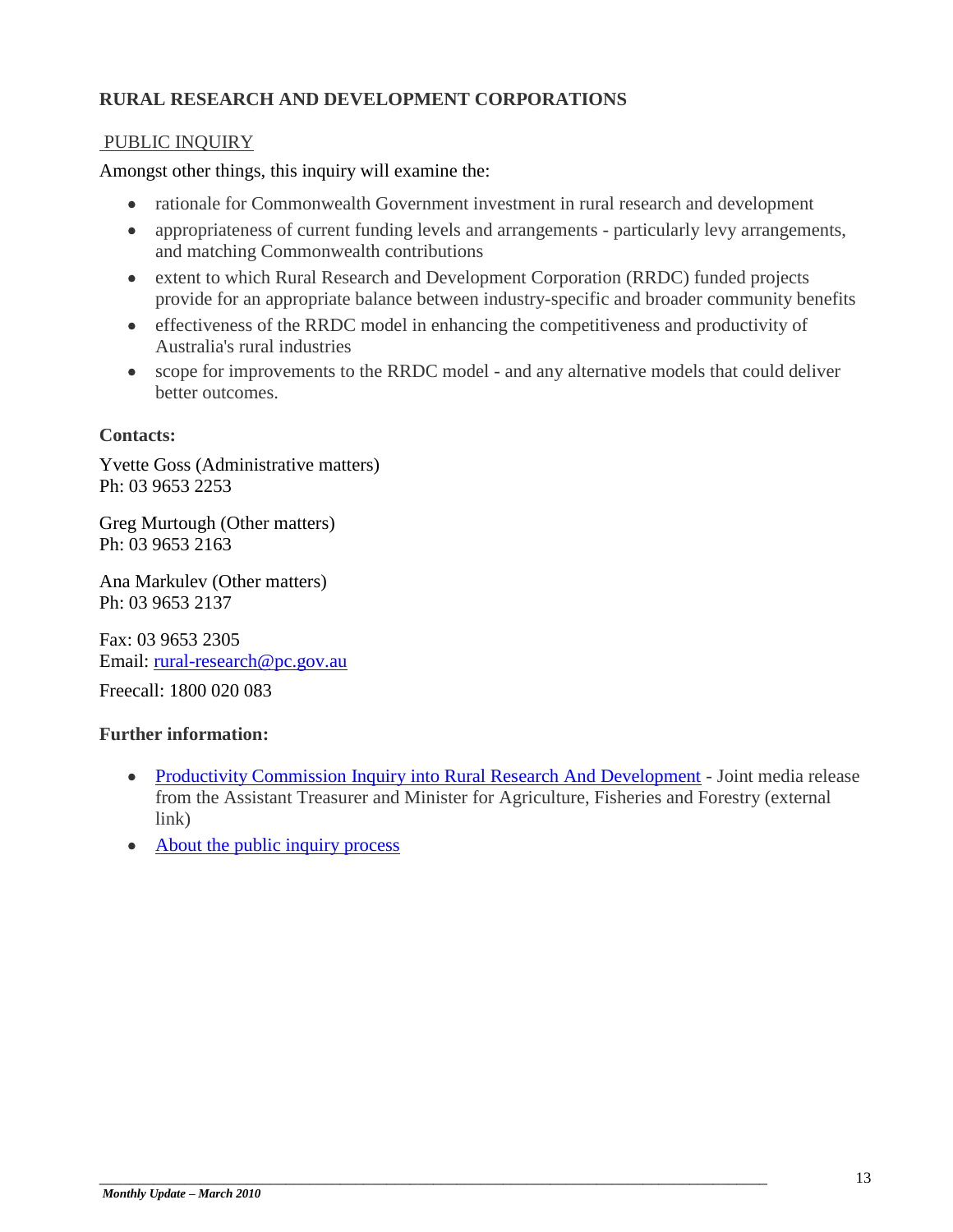# **CROP & STOCK REPORTS**

## **NEW SOUTH WALES**

A lot of hives were taken East over Summer to work the Eastern Grey Ironbark, Spotted Gum, Broadleafed Ironbark, some Brush Box and Eastern Bloodwood. Most beekeepers in the Northern half, harvested good honey during this period, however, most operations would be still short of normal production due to dry spring conditions. Southern beekeepers battled extremely dry conditions, however, most harvested reasonable to good crops (Canola, Curse, Blueweed, and Peppermint). At present many hives are working Red Stringybark which has yielded reasonably, until heavy rain shortened the flowering.

The beekeepers who work the Channel country, (Yapunya), are anxiously waiting for country to dry sufficiently to shift hives in to what is expected to be a good budding-flowering.

Most of New South Wales has few prospects for the next 3-4 months.

Honey prices have been reduced by some packers, and been increased by others. The packers who have reduced their prices may not receive much honey as beekeepers are breaking with their traditional selling pattern and becoming more fluid in their marketing.

Apart from a few large operations, honey stocks held by beekeepers will be small to non-existent so it would be expected that prices will firm up over the next few months.

## *Bill Weiss*

### **QUEENSLAND**

Many honey producers are concentrating on re-queening colonies to be sure to have them headed by young queens in the spring or ready to move to winter crops such as Yapunyah and perhaps patches of Narrow Leaved Ironbark.

The incredible rains that have inundated many regions of Queensland will lead to an above average spring and summer crop. The Channel Country has been given a huge boost bit the early country will not be accessible for 6 to 8 weeks. Expect a late crop for Yapunyah with plenty of interest from those with sites in the far West. Herbage will provide plenty of breeding conditions prior to winter.

The rains may have come too late for Narrow Leaved Ironbark but there are reports of patches budded. Breeding conditions have been good on the Darling Downs, which has had good rain, but not flood rains. The Downs will need follow up rain.

The sub soil moisture has been refreshed. From the look of new growth on trees all over the South East we will be expecting good production in the spring and summer months. With a bit of luck plague locusts will not be a major concern.

Production for this year however has slowed with producers holding little honey.

### *Bill Winner*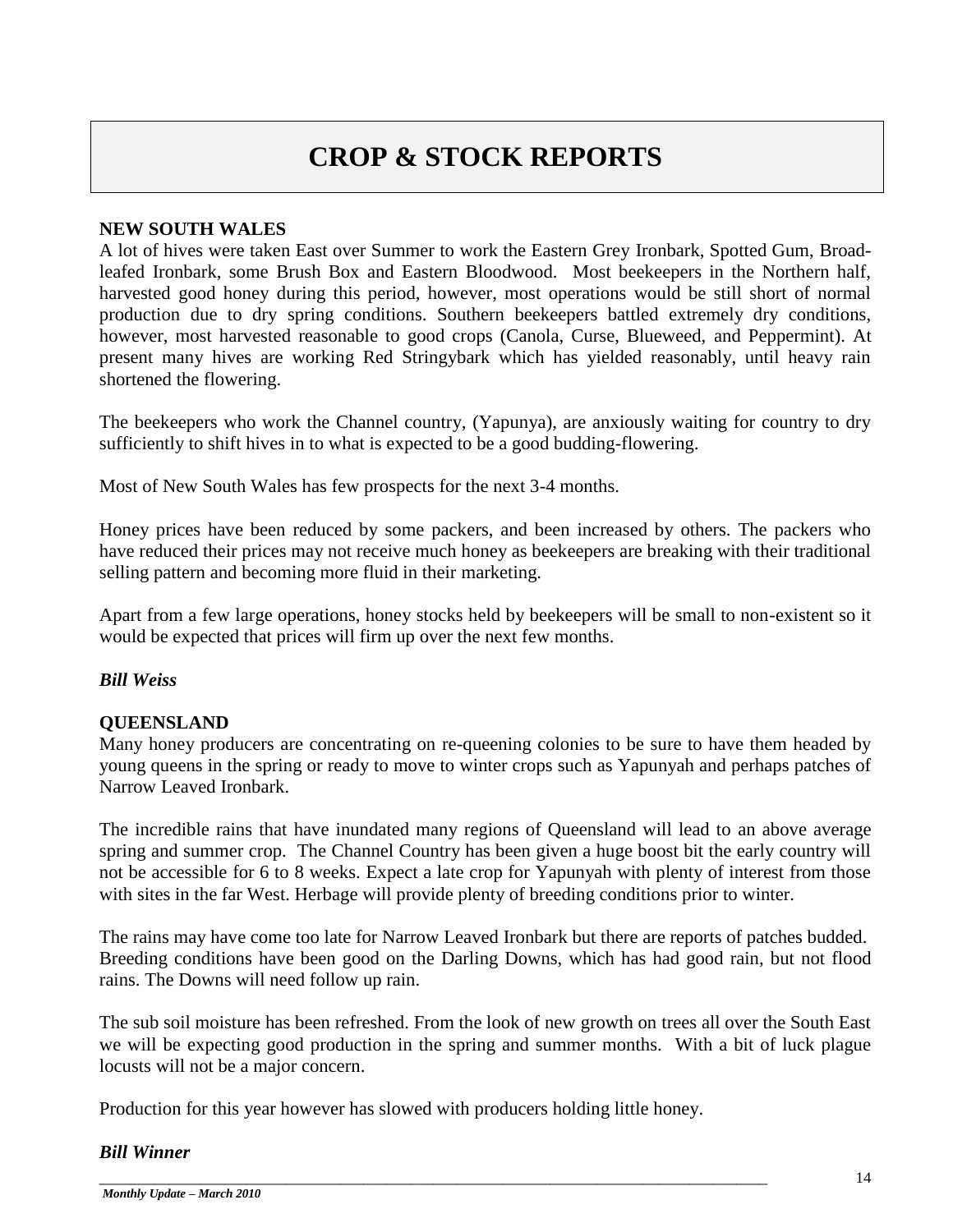# **SOUTH AUSTRALIA**

*Eucalyptus diversifolia* is looking promising across most of the State.

Lincoln weed has had good rain in places and should yield and build good bees.

*Eucalyptus odorata* (Peppermint) is looking good and showing nectar but coming out fast in most areas.

*Eucalyptus fasciculosa* (Pink Gum) has potential to be a good crop in the South East of the State. There has been some excellent rainfall in many areas over summer, trees are looking good and many are budded for next season.

Ground flora, such as potato weed, skeleton weed and paddy melons (where they haven"t been sprayed) are a good building source for bees at present.

Lack of success in re-queening has been a real issue this season, the losses have been great due to them superseding or just not taking. Despite this, bees should be in excellent condition going into winter.

## *Wendy Thiele*

## **TASMANIA**

Tasmania has experienced a very good season for Honey Production. The Ground Flora was of exceptional quality (after the very good winter rain, the blackberries produced the first time for many years and good yields were produced.

A Warm Summer (until just this weekend when rain and gale force winds saw the end of the Leatherwood Honey Season) resulted in the best flowering of leatherwoods some younger beekeepers have ever seen. Bees and their Beekeepers were kept extremely busy with hives recording excellent production yields.

Honey is available for sale, but with the AUS\$ so high getting the right price will be difficult. Tasmanian Manuka is gathering interest and with the right reading, bringing a better price. Some Beekeepers have worked the Ti Tree now there is a market.

Hives will now be shut down for the winter with any autumn flow going into winter stores. Indications are that we will have a cold hard winter.

### *Shirley R Stephens*

### **VICTORIA**

January/February weather has been typical summer with some general rains early to mid February. The February rains were very heavy in Gippsland with minor flood warnings for many of the rivers.

A general budding of Red Stringy Bark *(Eucalyptus macrorhyncha)* got underway in January and continued into February.

Red Stringy has been yielding heavily in north eastern Victoria, nicely in East Gippsland, and a light flow through the foothills of central Victoria.